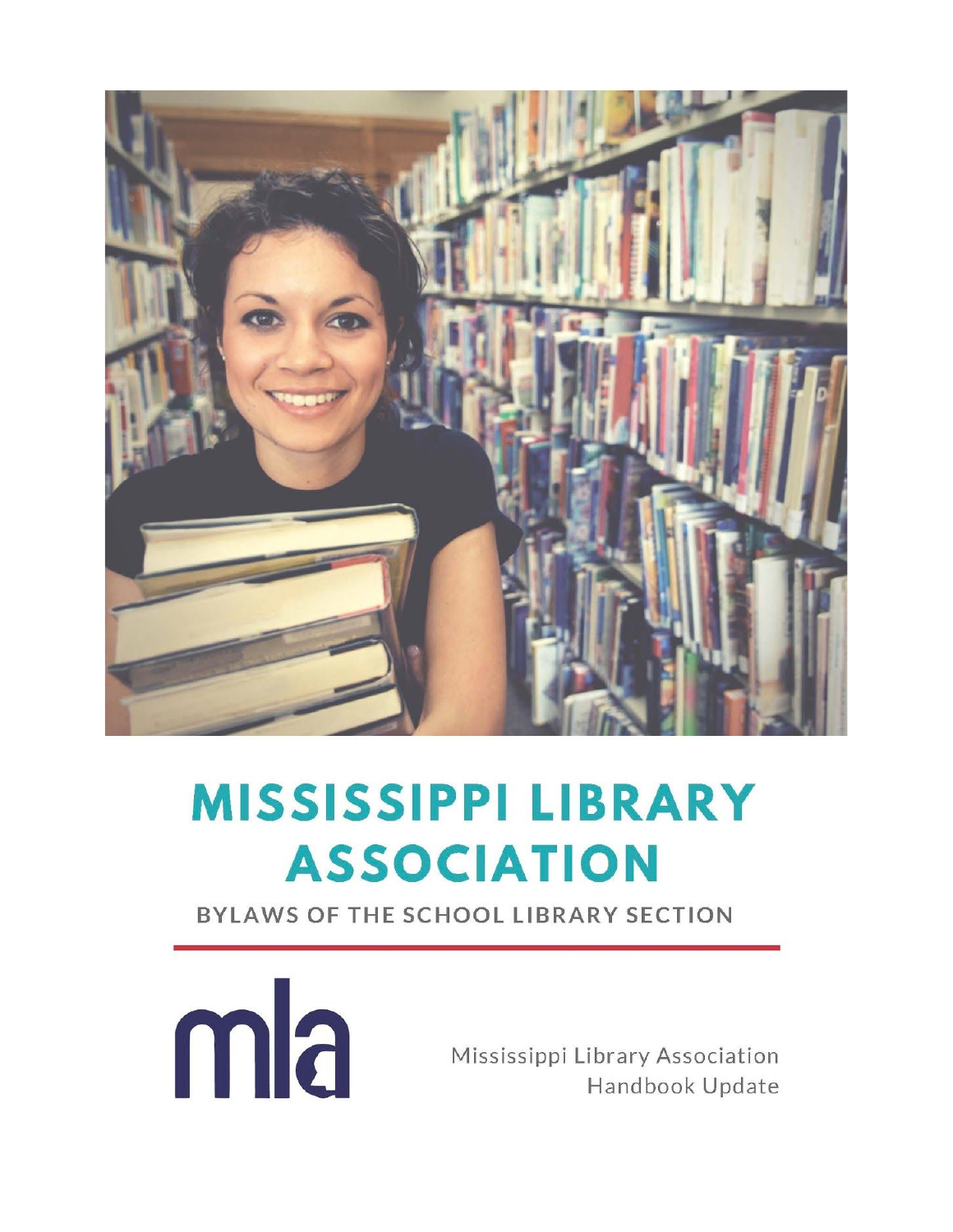# **BYLAWS OF THE SCHOOL LIBRARY SECTION MISSISSIPPI LIBRARY ASSOCIATION**

#### **ARTICLE I. IDENTIFICATION**

Section 1. The name of the Section shall be the School Library Section of the Mississippi Library Association.

Section 2. The territory of this Section shall be the state of Mississippi.

Section 3. The fiscal year of the Section shall be January 1 through December 31 of each year.

#### **ARTICLE II. PURPOSE**

Section 1. The purpose of the School Library Section is to assist in the furtherance of libraries in schools. This shall be accomplished by promoting beneficial and desirable programs and activities relating to libraries and library programs.

## **ARTICLE III. OFFICERS AND GOVERNMENT**

Section 1. The officer of the Section shall be chairperson. A vice-chairperson and secretary can be voted in if enough school librarians participate in the election process. All officers shall be chosen from the membership of the Section. Officers shall be elected by majority vote electronically prior to the annual meeting each year.

Section 2. Nominees are self-appointed and nominations are due to the current School Library Section Chair no later than August 30 of each year.

Section 3. The chairperson shall be the representative head of the Section, shall appoint all necessary committees, serve as program chair for the annual meeting, and shall preside at all business meetings. The chairperson plans the Section conference program or works with designated conference chairperson to be sure the following responsibilities are covered:

a. Select speaker and plan program around theme of the conference

b. Submit a proposal to the Vice-President for the speaker and arrange with local arrangements committee for room reservations if needed

c. Verifies that the expense of the speaker remains within the amount allocated by the Vice-President and that the speaker understands the financial arrangements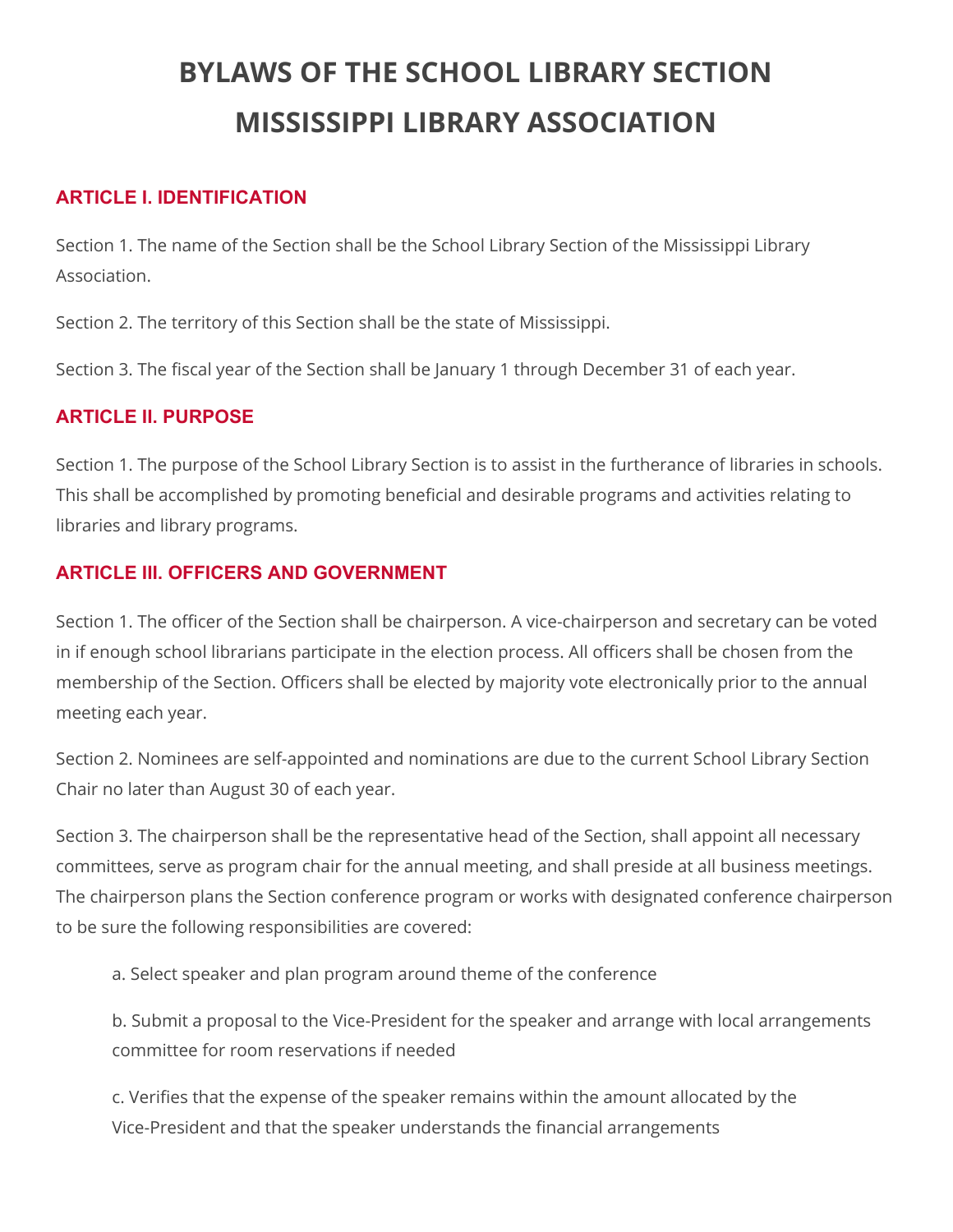d. Informs or meet with the Vice-President to make known needs for the Section meeting such as size room needed, type program, tables or other equipment required, etc.

Section 4. The chairperson will serve on the Magnolia Book Award Executive Board for the length of their term as School Library Section Chairperson.

Section 5. The chairperson will promote the Carroon Apple School Librarian award and select the recipient of the annual award.

Section 6. The vice-chairperson (if one is elected) shall be the upcoming chairperson of the Section and shall, in case of death, resignation or removal of the chairperson, become chairperson for the remainder of that term.

Section 7. The secretary (if one is elected) shall keep a record of the attendance and proceedings of each meeting of the School Library Section.

Section 8. No elective office except the secretary shall succeed his or herself unless that person has served less than one-half of a term. In case of a vacancy in any office except that of the chairperson, the chairperson will appoint a special committee from the membership to designate someone to discharge the duties of the vacant office. When it becomes necessary for the vice- chairperson to assume the office of chairperson, the new chairperson will appoint a member of the Section to fill the vice-chairperson's office for the remainder of that term.

Section 9. All officers shall be elected to serve for a term of one year, taking office on the following January first and serving for one calendar year or until their successors are chosen.

Section 10. The nominee or nominees shall be presented to the general membership at the annual meeting in the fall. They must be members in good standing of the Mississippi Library Association and the School Library Section.

#### **ARTICLE IV. MEMBERSHIP**

The membership of the Section shall consist of school librarians and friends who have demonstrated their interest in and knowledge of libraries by promoting programs recognized to be of value and importance to those served. Dues paid for membership in the Mississippi Library Association for that year and the member's choice of the School Library Section will determine membership.

#### **ARTICLE V. MEETINGS**

Section 1. An annual meeting of the Section shall be held each year in conjunction with the fall conference of the Mississippi Library Association.